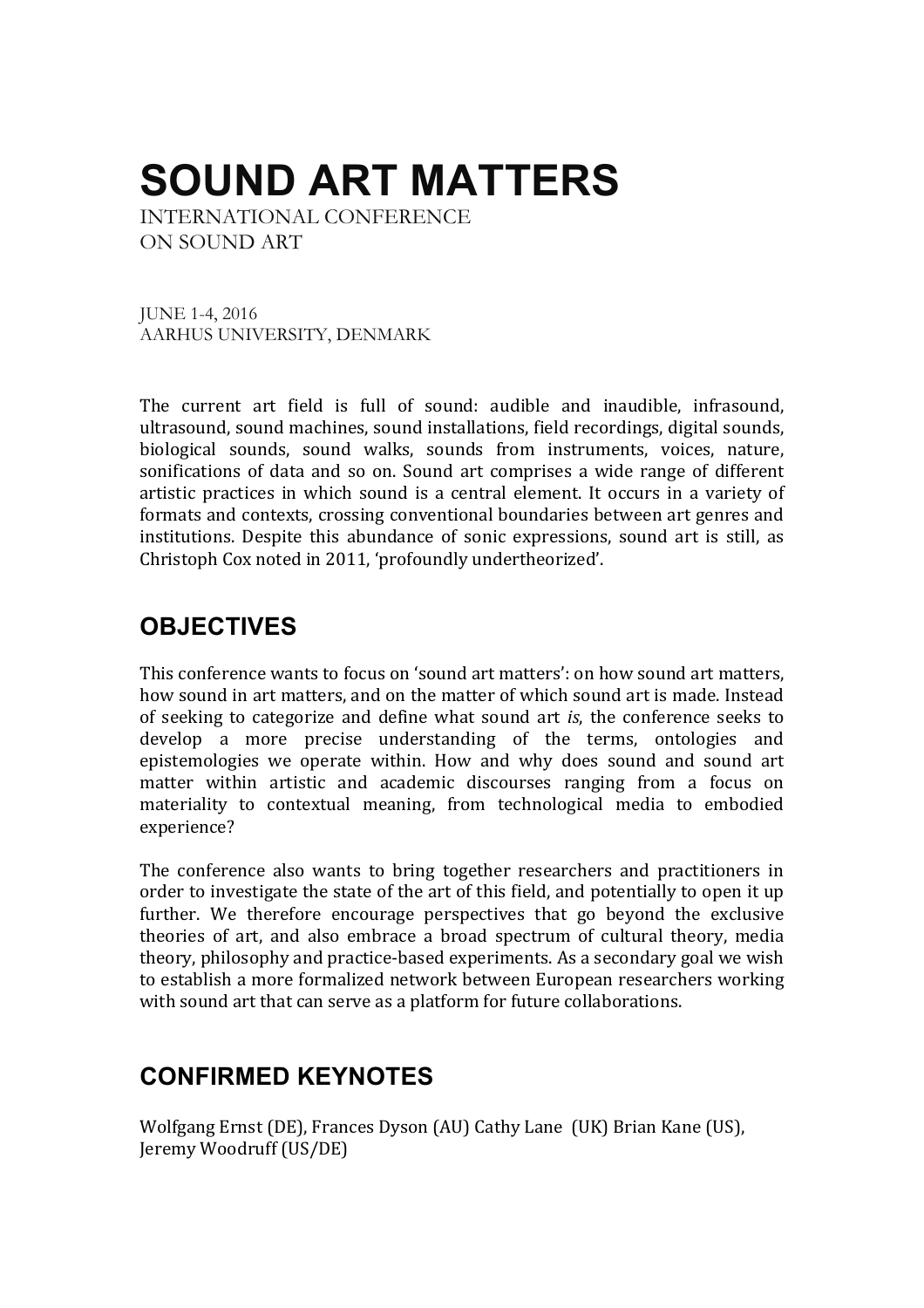### **CALL FOR PAPERS**

Paper presentations can refer to, but are not limited to, the following headlines:

#### **Phenomenology and post-phenomenology**

We invite papers that expand and challenge the existing thoughts and methodologies of phenomenology (in theory and art) in different ways. Papers could reflect on questions such as: How does the technological dimension, which is so predominant in sound art, challenge the phenomenological approach? Do Cyborgs listen with their ears? Is sound art a form of hio-aesthetics?

#### **Materialities and objects**

Various ideas for a new 'materialist philosophy' or 'object-oriented ontology' have entered the theoretical discourses on sound art. We invite papers that address the philosophical and aesthetic implications of such approaches, involving both a materialist focus on sound as process and differentiation, and  $-$  in a largely opposite perspective  $-$  an emphasis on the autonomy of the (sonic) object from a non-idealist perspective.

#### **Para-, inter- and contextualities**

Some scholars argue that the most important feature of sound art is not sound in itself, but the intertextual, symbolic matrix that the specific sound art work is inevitably part of. We welcome papers that address the para-, inter- and/or contextual aspects of sound art, including topics within socio-cultural discourses, performativity, gender, language, urbanity, and intertextuality.

#### **Media archaeologies/technical media/data aesthetics**

What characterizes the specific uses and understandings of media and technology in sound art? Does sound art change our conventional conceptions of what "media" are? How is the present digital culture reflected in sound art? How do specific works approach the technological cultures of past, future and "imaginary" media? How does sound art relate to questions of 'data', 'bit data' and 'data aesthetics'?

#### **Post politics**

What are the political perspectives and potentials of sound art? In what ways does sound art address topics in contemporary society? How does sound art still matter in a global perspective? What is the status of post-colonial, posthistorical, and post-cold war perspectives in matters of sound art? What are the specific potentials of sound art with regard to such cultural narratives?

#### **Discourses and borders**

Even though the debate concerning categorization is not the main issue of this conference the question of the generic status of sound art is still a theme we would like to debate. Is there such a thing called sound art? Is the discourse on sound art based on 'musicphobia' as some claim? And why is the performance aspect so neglected in the literature on sound art? What are the performative functions of such borders between the art forms?